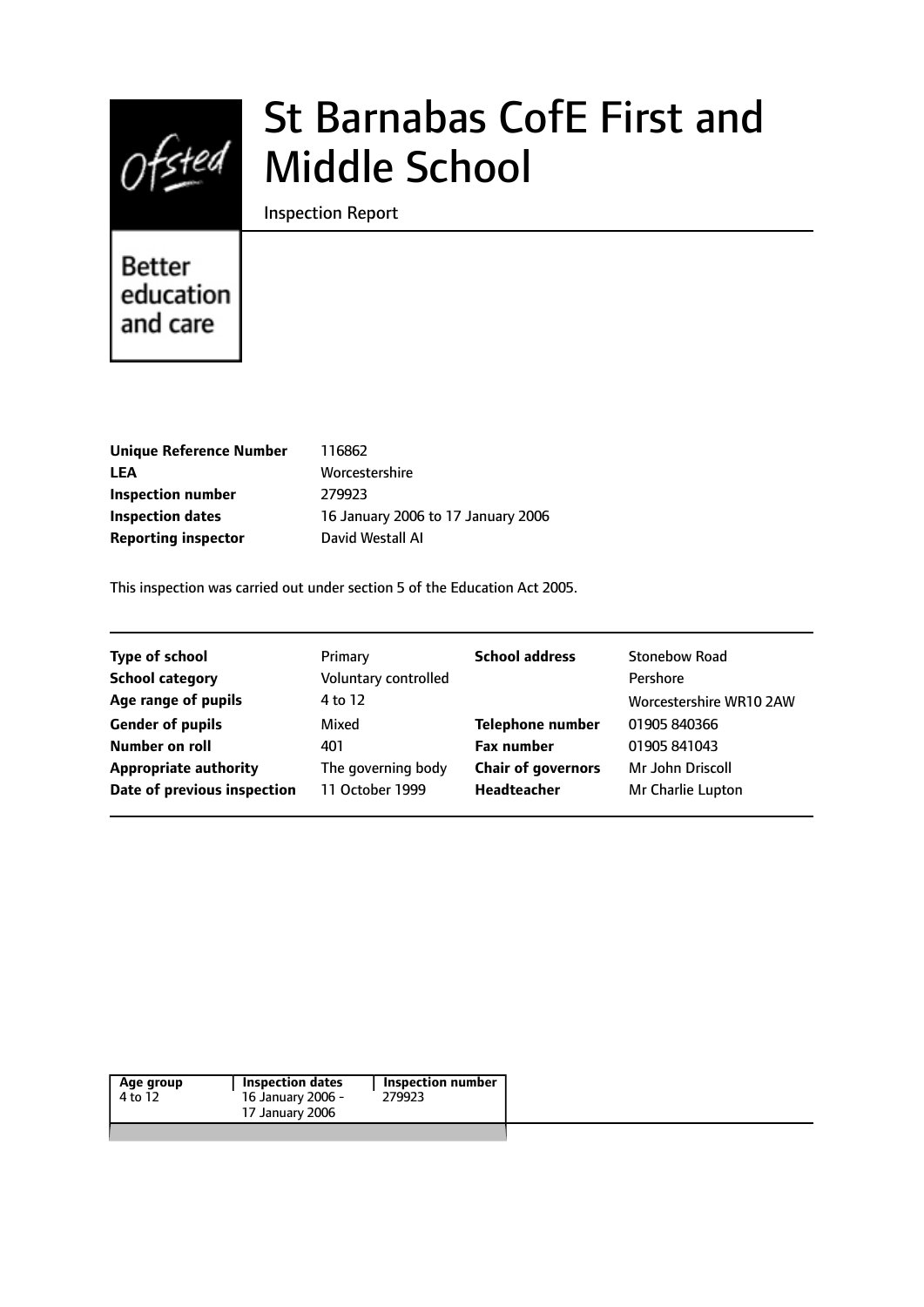© Crown copyright 2006

#### Website: www.ofsted.gov.uk

This document may be reproduced in whole or in part for non-commercial educational purposes, provided that the information quoted is reproduced without adaptation and the source and date of publication are stated.

Further copies of this report are obtainable from the school. Under the Education Act 2005, the school must provide a copy of this report free of charge to certain categories of people. A charge not exceeding the full cost of reproduction may be made for any other copies supplied.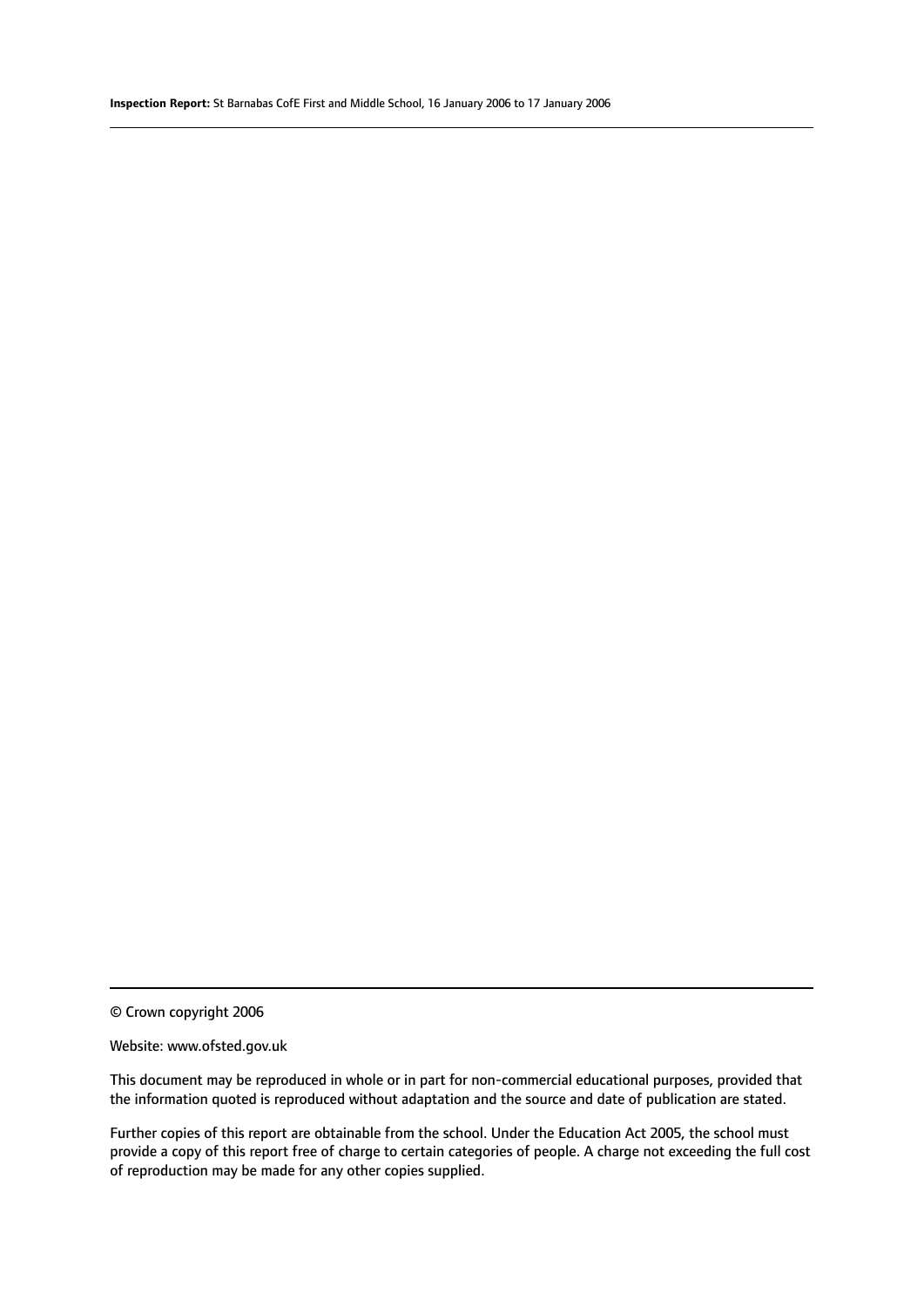# **Introduction**

The inspection was carried out by three Additional Inspectors.

# **Description of the school**

The school is in a village near Pershore. The socio-economic circumstances of most parents are favourable and there is a very low take-up of free school meals. Few pupils are from minority ethnic backgrounds. The percentage of pupils who have learning difficulties or disabilities is average. Children's overall standards are usually a little higher than in most schools on entry to Reception. The school's numbers increase significantly in Year 5 when pupils join the school from other first schools in the local area.

# **Key for inspection grades**

| Grade 1 | Outstanding  |
|---------|--------------|
| Grade 2 | Good         |
| Grade 3 | Satisfactory |
| Grade 4 | Inadequate   |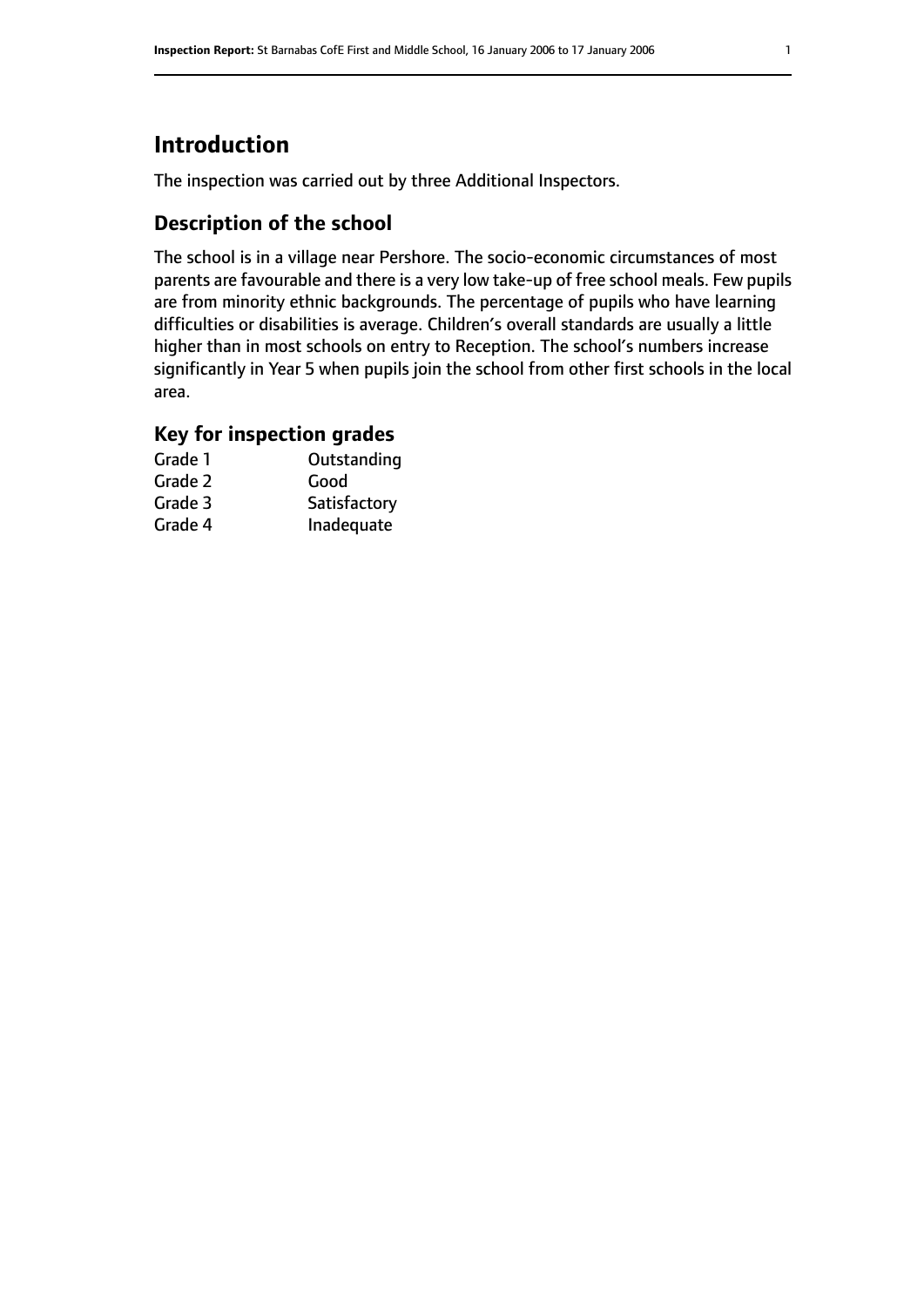# **Overall effectiveness of the school**

#### **Grade: 4**

In accordance with section 13(3) of the Education Act 2005, Her Majesty's Chief Inspector is of the opinion that this school requires special measures because it is failing to give its pupils an acceptable standard of education and the persons responsible for leading, managing or governing the school are not demonstrating the capacity to secure the necessary improvement in the school.

The overall effectiveness of the school is inadequate and it provides unsatisfactory value for money.

Pupils achieve well in the Foundation Stage and generally exceed the standards expected of them because of the good provision for their overall development. Effective teaching also enables pupils to make good progress in Years 1 and 2, and to reach standards that are significantly better than most schools in Year 2. However, underachievement is widespread in Years 3 to 6. The results in the national tests at the end of Year 6 show that pupils have made insufficient progress in each of the last three years. Standards in the tests in 2005 were only average. This sustained underachievement results from too much unsatisfactory teaching. Teachers often expect too little of their pupils, especially the most capable. The pupils make reasonable progress in Year 7.

Pupils' attitudes, behaviour and attendance are good, and their personal development is successfully promoted by the school.

The leadership and management of the school are inadequate and have too little impact on pupils' achievement in Years 3 to 6. Self-evaluation procedures lack rigour, improvement planning is weak and deficiencies in teaching and learning have not been properly tackled. The quality of teaching and pupils' progress in Years 3 to 6 has declined since the last inspection.

#### **What the school should do to improve further**

•Improve the quality of teaching in Years 3 to 6 in English, mathematics and science in order to challenge all pupils effectively, particularly the most capable, and to raise standards. •Improve leadership and management at all levels by implementing more rigorous procedures for evaluating the school's effectiveness in eradicating underachievement.

# **Achievement and standards**

#### **Grade: 4**

Pupils' achievement is unsatisfactory. While pupils do well in Reception and Years 1 and 2, they underachieve in Years 3 to 6. Pupils' progress is satisfactory in Year 7 but they do not make up lost ground.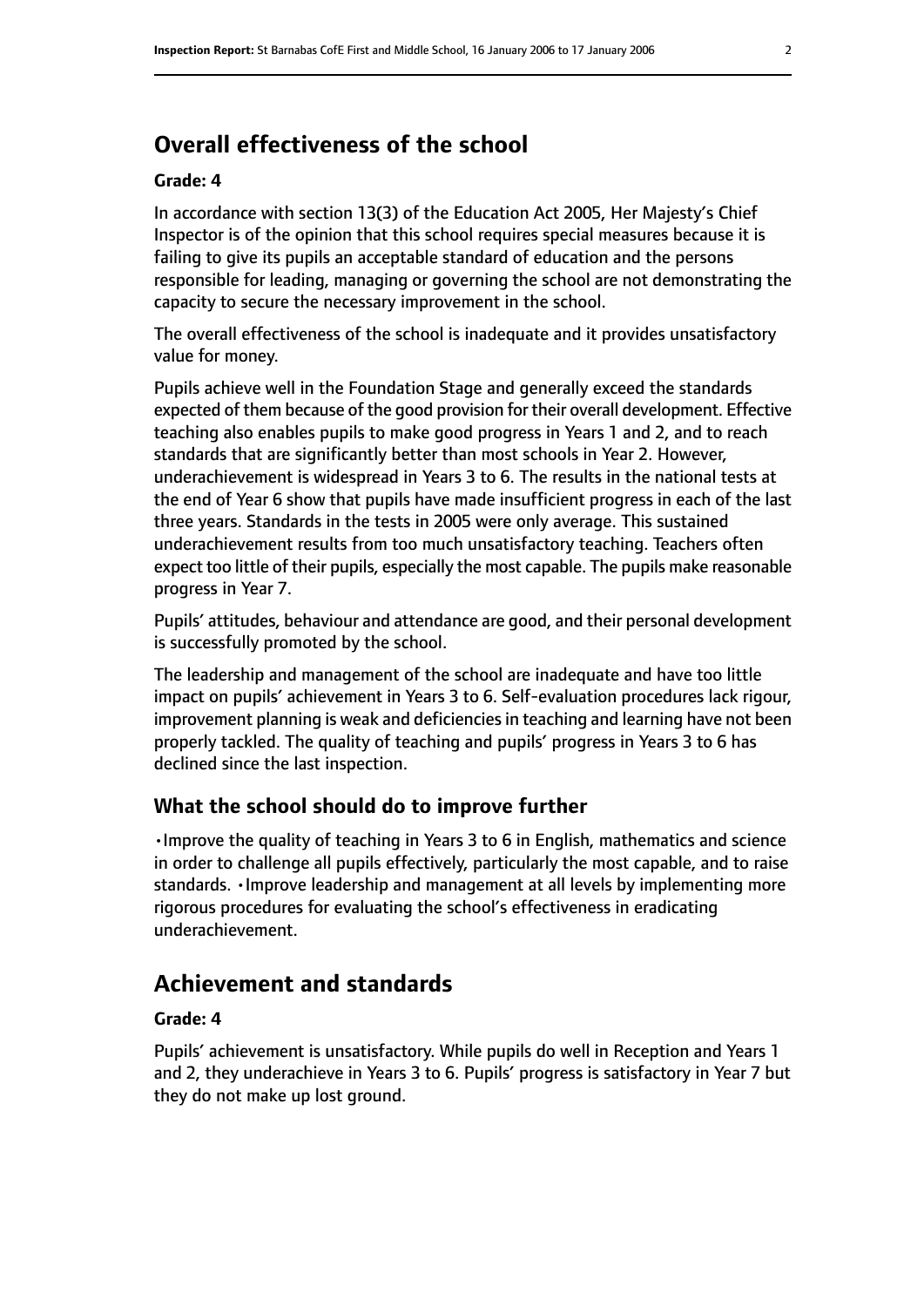Pupils make good progress in Reception and Years 1 and 2. As a consequence, standards in the national tests in Year 2 in 2004 and 2005 were significantly above average and reflected the pupils' good achievement.

In Years 3 to 6, pupils make insufficient progress because the teaching is not good enough. Standards in the national tests at the end of Year 6 in 2005 were broadly average in English and science, and below average in mathematics. These results were very low when matched against the achievements of these pupils when in Year 2, including for pupils who joined the school at the beginning of Year 5. Results in 2003 and 2004 also demonstrated pupils' unsatisfactory progress. Standards remain broadly average in Year 7, reflecting the legacy of underachievement from Years 3 to 6.

The progress made by pupils who have learning difficulties or disabilities is satisfactory in Years 3 to 6 and is good in other years. The most capable pupils underachieve from Years 3 to 6 because their work is often too easy. Pupils from minority ethnic backgrounds generally make the same progress as their classmates.

# **Personal development and well-being**

#### **Grade: 2**

The school is successful in its promotion of pupils' personal development and well-being. Pupils are happy to come to school and are keen to learn. They behave well, even when expected to listen to their teachers for too long. Rates of attendance are good.

Pupils' spiritual, moral, social and cultural development is good. Pupils learn to respect each other and celebrate each other's achievements, including in 'Praise Assemblies'. The school council is very active; pupils feel it enables them to make a valuable contribution to their school life and environment. For example, they have helped to improve the playground resources and to introduce storage lockers into school.

Pupils have a good understanding of the importance of healthy lifestyles. Older pupils enjoy taking responsibility for the younger pupils and often help to supervise their play. However, there are too few opportunities for pupils to use their initiative and to make decisions during lessons.

Fund raising successfully promotes pupils' social awareness and sometimes enables them to manage simple budgets.

# **Quality of provision**

# **Teaching and learning**

#### **Grade: 4**

The quality of teaching is unsatisfactory. While good teaching enables pupils to do well in Reception and Years 1 and 2, there is too much unsatisfactory teaching to enable pupils to make sufficient progress from Years 3 to 6. The exception is in Year 5, where the teaching is mainly good. Teaching is satisfactory in Year 7.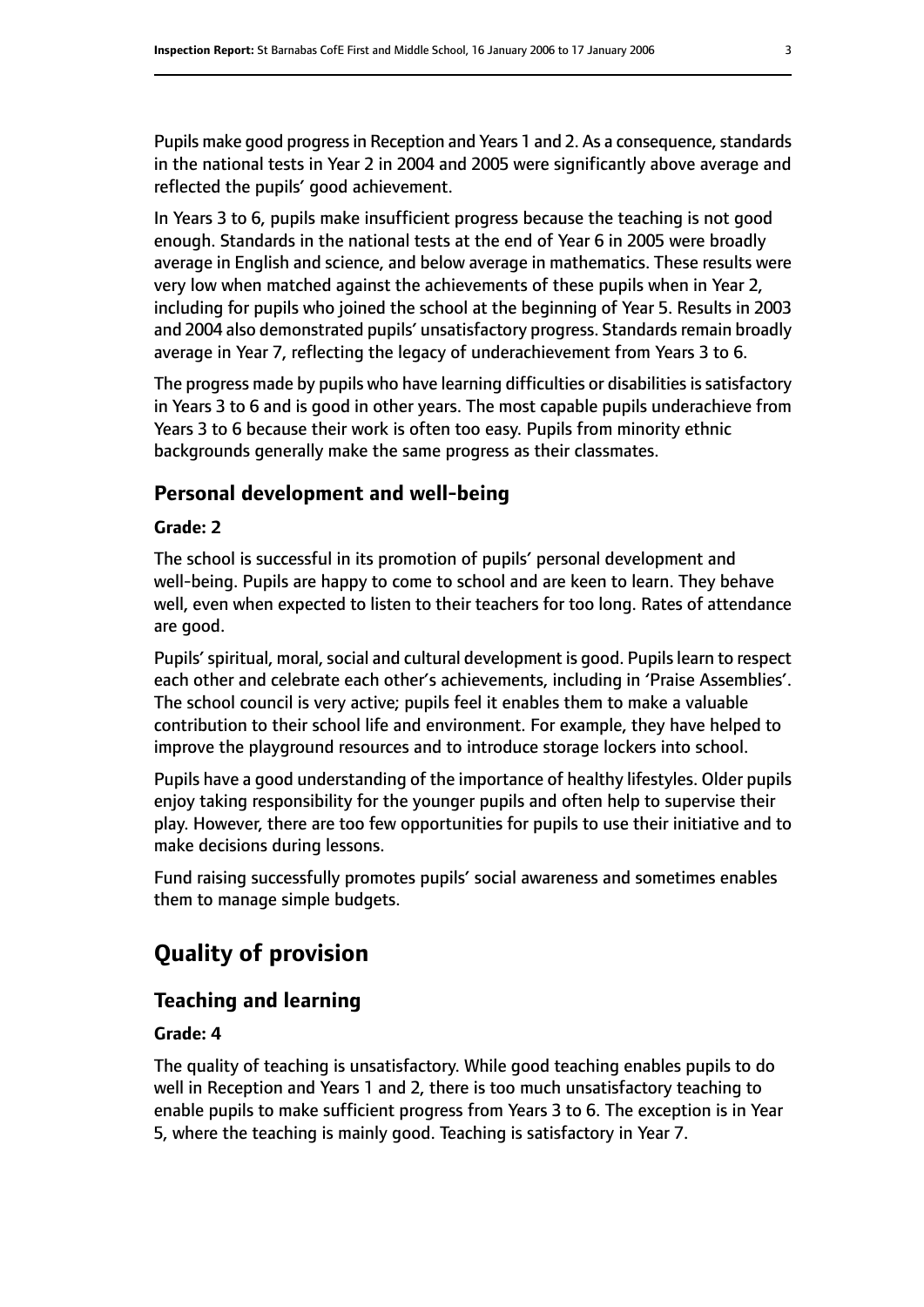The most effective teachers match work well to pupils' needs. They use questions skilfully to develop pupils' thinking and ensure that lessons are lively and move at a good pace.

Unsatisfactory teaching is characterised by lessons that proceed too slowly, usually because the pupils are expected to listen passively for extended periods. Often the work lacks challenge for too many pupils, including the most capable, and they mark time as a result. Questions are not used well enough to check pupils' understanding or to challenge their thinking. Teachers' expectations of pupils are often too low, and pupils have few opportunities to develop their own ideas.

Assessment procedures have been improved recently and are used well in the younger classes. While they are beginning to assist the progress of some of the older pupils, work is still not matched accurately to pupils' needs in too many lessons.

# **Curriculum and other activities**

#### **Grade: 3**

The curriculum is satisfactory. It covers the required range of subjects for pupils in Years 1 to 7 and caters well for reception children. The curriculum is sound for pupils with learning difficulties or disabilities. However, in Years 3 to 6, teachers' planning does not consistently meet all pupils' learning needs, as it takes insufficient account of what they are capable of achieving, particularly the most able.

A strong emphasis is given to pupils' personal development, and satisfactory attention is given to sex education and the development of pupils' awareness of the dangers of drugs. Provision for the arts is particularly good and the school has achieved the Artsmark Gold award. Pupils' learning is also enriched by a good range of educational visits, including residential trips for pupils in Years 4, 5 and 7, as well as interesting visitors to the school.

A good number of clubs are organised, and the school has been awarded the Activemark Gold for its emphasis on sporting activities.

# **Care, guidance and support**

#### **Grade: 3**

Care, guidance and support are satisfactory. Pupils are well cared for and given sound guidance about the importance of developing healthy lifestyles and staying safe. Staff have a good knowledge of pupils'social and emotional needs, and provide good support for their personal development. Support for pupils' academic development is more variable. There are strengths in Reception and Years 1 and 2, and the needs of pupils with learning difficulties or disabilities are accurately assessed. However, there are weaknesses in Years 3 to 6 because relatively new systems for tracking pupils' progress have not been used consistently to raise teachers' expectations and to improve the achievement of particular groups of pupils, especially the most capable.

Child protection procedures are rigorous and all members of staff know what to do if they feel a child is at risk. There are good links with parents, carers and support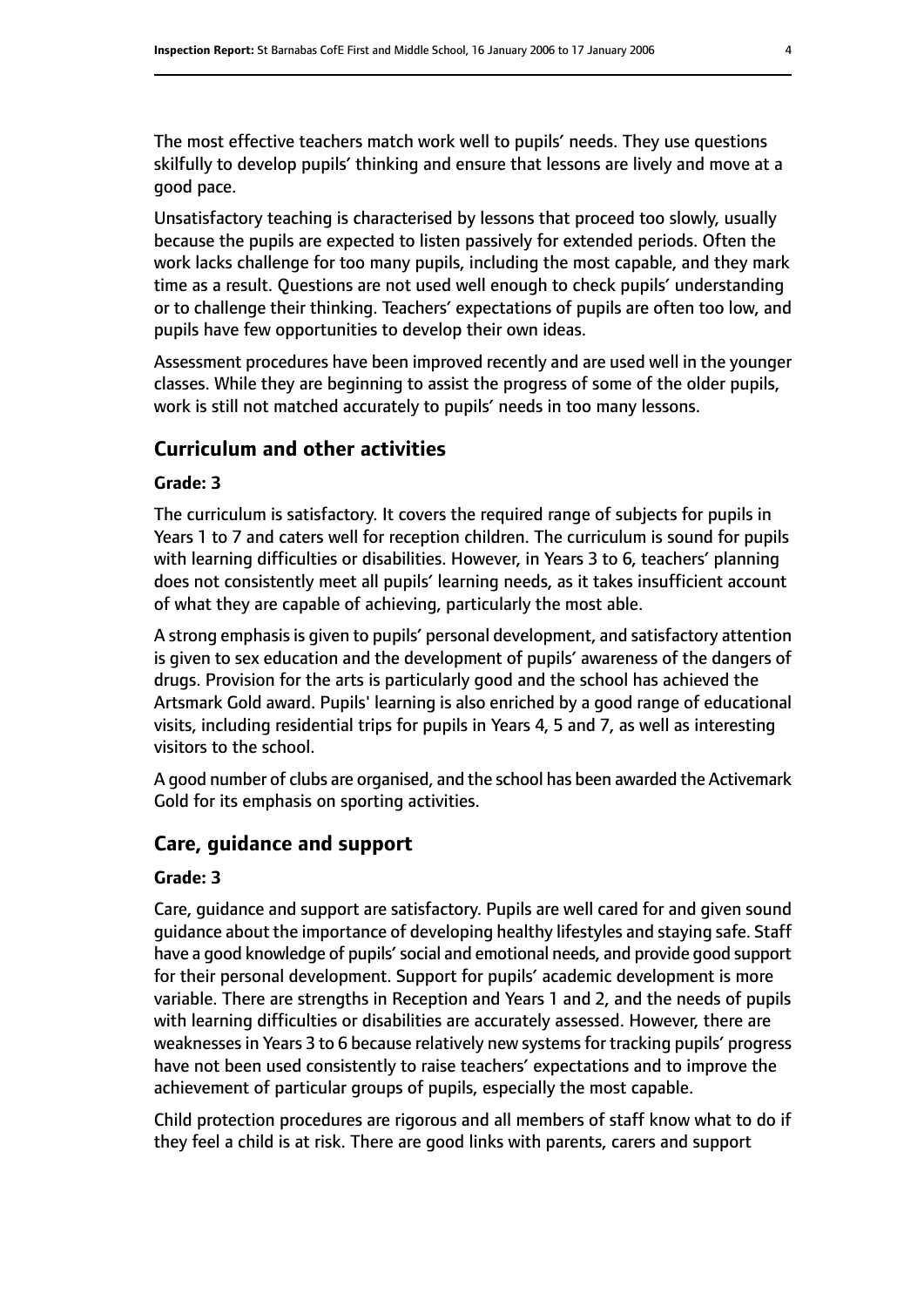agencies, which help to ensure that relevant information isshared. Parents are pleased with the help their children receive when they first start school.

# **Leadership and management**

#### **Grade: 4**

The leadership and management of the school are unsatisfactory and have too little impact on the quality of education provided for the pupils. While the school fosters pupils' personal development successfully, the quality of teaching has been allowed to decline since the last inspection, together with the progress of a significant number of pupils.

The school does not evaluate its effectiveness adequately. As a result, it has an unrealistically positive view of its performance and is complacent. The weaknesses in pupils' progress have not been targeted with enough tenacity and rigour. The quality of teaching is not adequately checked by the headteacher, deputy headteacher or the subject leaders for English, mathematics and science. As a consequence, the school is in a weak position to identify and eradicate the deficiencies that restrict the pupils' progress.

Strategic planning is weak. The school improvement plan is not sufficiently focused on the need to improve teaching. Most initiatives lack adequate success criteria, including the specific impact expected on pupils' learning, and have no timescales for their completion. As a result, planning has too little impact and does not make effective use of financial resources.

The governing body is developing its monitoring role but is not yet sufficiently effective in holding the school to account.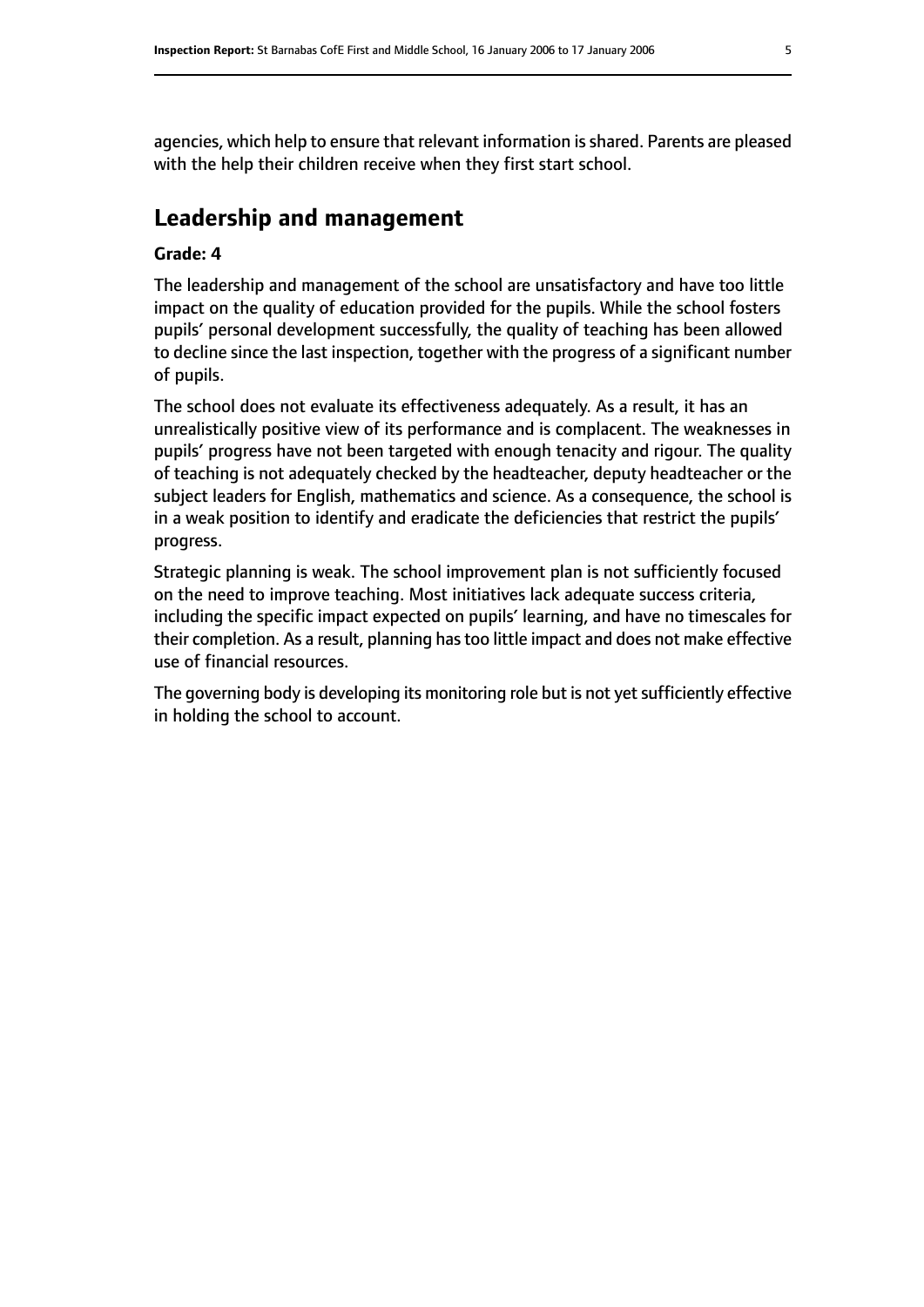**Any complaints about the inspection or the report should be made following the procedures set out inthe guidance 'Complaints about school inspection', whichis available from Ofsted's website: www.ofsted.gov.uk.**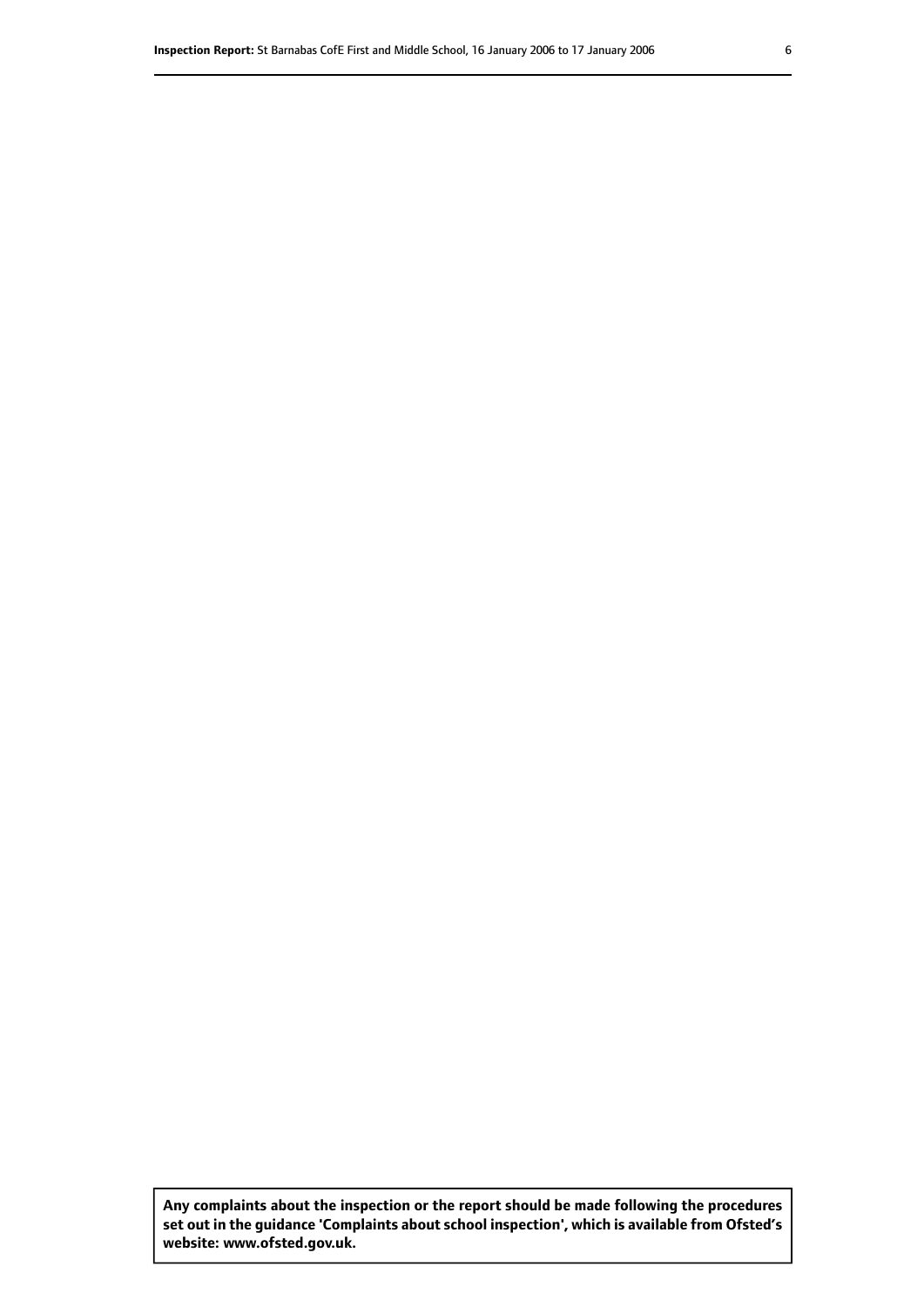# **Inspection judgements**

| Key to judgements: grade 1 is outstanding, grade 2 good, grade 3 | <b>School</b>  | $16-19$ |
|------------------------------------------------------------------|----------------|---------|
| satisfactory, and grade 4 inadequate                             | <b>Overall</b> |         |

#### **Overall effectiveness**

| How effective, efficient and inclusive is the provision of education,<br>integrated care and any extended services in meeting the needs of<br>learners? |    | <b>NA</b> |
|---------------------------------------------------------------------------------------------------------------------------------------------------------|----|-----------|
| How well does the school work in partnership with others to promote<br>learners' well-being?                                                            |    | ΝA        |
| The quality and standards in foundation stage                                                                                                           |    | <b>NA</b> |
| The effectiveness of the school's self-evaluation                                                                                                       |    | ΝA        |
| The capacity to make any necessary improvements                                                                                                         | No | NА        |
| Effective steps have been taken to promote improvement since the last<br>inspection                                                                     | No | <b>NA</b> |

#### **Achievement and standards**

| How well do learners achieve?                                                                               | NА        |
|-------------------------------------------------------------------------------------------------------------|-----------|
| The standards <sup>1</sup> reached by learners                                                              | ΝA        |
| How well learners make progress, taking account of any significant variations<br>between groups of learners | <b>NA</b> |
| How well learners with learning difficulties and disabilities make progress                                 | <b>NA</b> |

#### **Personal development and well-being**

| How good is the overall personal development and well-being of the<br>learners?                                  | ΝA        |
|------------------------------------------------------------------------------------------------------------------|-----------|
| The extent of learners' spiritual, moral, social and cultural development                                        | <b>NA</b> |
| The behaviour of learners                                                                                        | <b>NA</b> |
| The attendance of learners                                                                                       | <b>NA</b> |
| How well learners enjoy their education                                                                          | <b>NA</b> |
| The extent to which learners adopt safe practices                                                                | <b>NA</b> |
| The extent to which learners adopt healthy lifestyles                                                            | <b>NA</b> |
| The extent to which learners make a positive contribution to the community                                       | <b>NA</b> |
| How well learners develop workplace and other skills that will contribute to<br>their future economic well-being | <b>NA</b> |

### **The quality of provision**

| How effective are teaching and learning in meeting the full range of<br>the learners' needs?          | ΝA |
|-------------------------------------------------------------------------------------------------------|----|
| How well do the curriculum and other activities meet the range of<br>needs and interests of learners? | ΝA |
| How well are learners cared for, guided and supported?                                                | NА |

 $^1$  Grade 1 - Exceptionally and consistently high; Grade 2 - Generally above average with none significantly below average; Grade 3 - Broadly average; Grade 4 - Exceptionally low.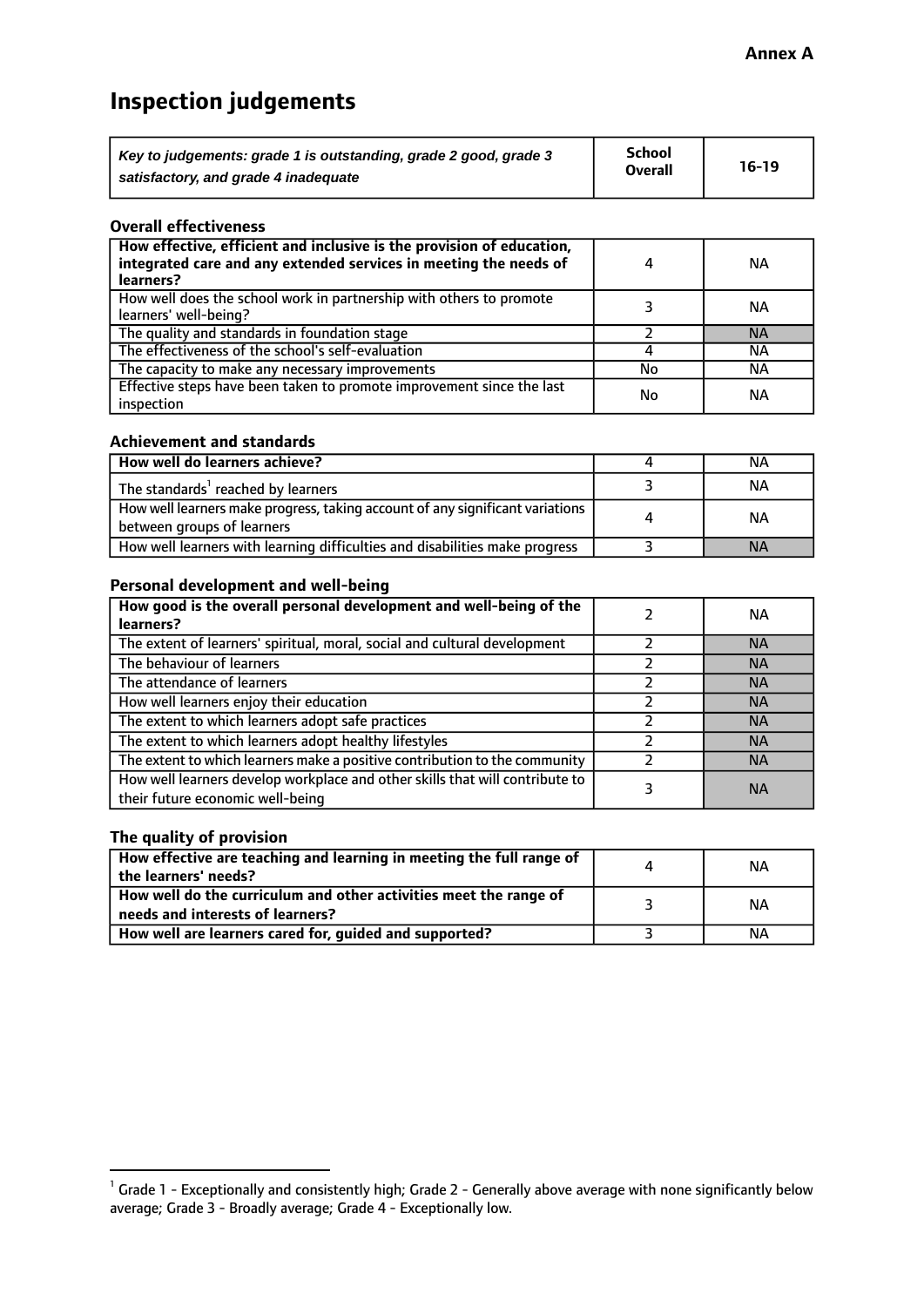# **Leadership and management**

| How effective are leadership and management in raising achievement<br>and supporting all learners?                                              |     | NA.       |
|-------------------------------------------------------------------------------------------------------------------------------------------------|-----|-----------|
| How effectively leaders and managers at all levels set clear direction leading<br>to improvement and promote high quality of care and education |     | <b>NA</b> |
| How effectively performance is monitored, evaluated and improved to meet<br>challenging targets, through quality assurance and self-review      |     | <b>NA</b> |
| How well equality of opportunity is promoted and discrimination tackled so<br>that all learners achieve as well as they can                     |     | <b>NA</b> |
| How effectively and efficiently resources are deployed to achieve value for<br>money                                                            |     | <b>NA</b> |
| The extent to which governors and other supervisory boards discharge their<br>responsibilities                                                  |     | <b>NA</b> |
| The adequacy and suitability of staff to ensure that learners are protected                                                                     | Yes | <b>NA</b> |

| The extent to which schools enable learners to be healthy                                     |            |  |
|-----------------------------------------------------------------------------------------------|------------|--|
| Learners are encouraged and enabled to eat and drink healthily                                | Yes        |  |
| Learners are encouraged and enabled to take regular exercise                                  | <b>Yes</b> |  |
| Learners are discouraged from smoking and substance abuse                                     | Yes        |  |
| Learners are educated about sexual health                                                     | Yes        |  |
| The extent to which providers ensure that learners stay safe                                  |            |  |
| Procedures for safequarding learners meet current government requirements                     | Yes        |  |
| Risk assessment procedures and related staff training are in place                            | <b>Yes</b> |  |
| Action is taken to reduce anti-social behaviour, such as bullying and racism                  | <b>Yes</b> |  |
| Learners are taught about key risks and how to deal with them                                 | Yes        |  |
| The extent to which learners make a positive contribution                                     |            |  |
| Learners are helped to develop stable, positive relationships                                 | Yes        |  |
| Learners, individually and collectively, participate in making decisions that affect them     | Yes        |  |
| Learners are encouraged to initiate, participate in and manage activities in school and the   | <b>Yes</b> |  |
| wider community                                                                               |            |  |
| The extent to which schools enable learners to achieve economic well-being                    |            |  |
| There is provision to promote learners' basic skills                                          | Yes        |  |
| Learners have opportunities to develop enterprise skills and work in teams                    | Yes        |  |
| Careers education and guidance is provided to all learners in key stage 3 and 4 and the sixth | Yes        |  |
| form                                                                                          |            |  |
| Education for all learners aged 14-19 provides an understanding of employment and the         | NА         |  |
| economy                                                                                       |            |  |